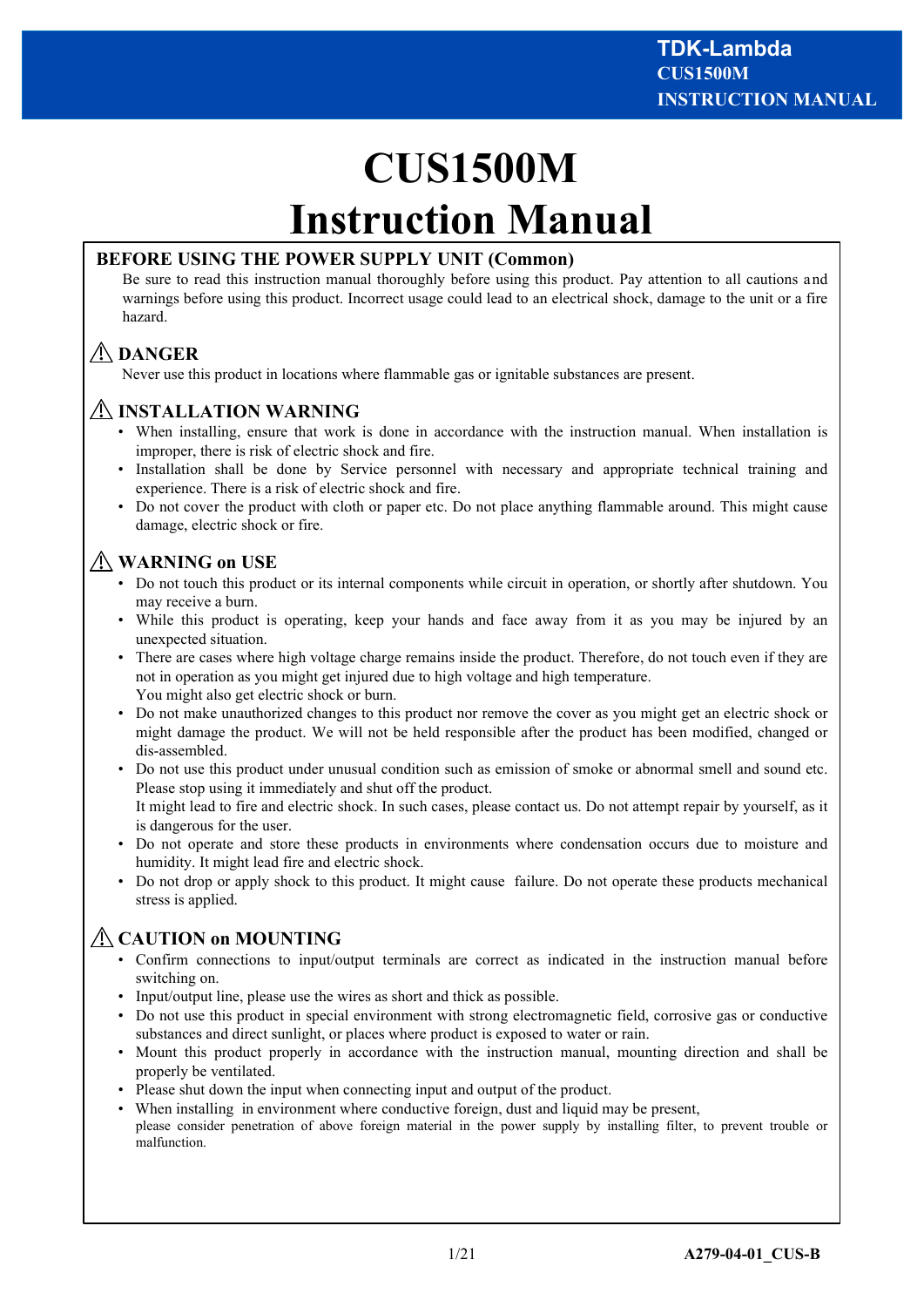# **CAUTION on USE**

- Product individual notes are shown in the instruction manual. If there is any difference with common notes individual notes shall have priority.
- Before using this product, be sure to read the catalog and instruction manual. There is risk of electric shock or damage to the product or fire due to improper use.
- Input voltage, Output current, Output power, ambient temperature and ambient humidity should be kept within specifications, otherwise the product will be damaged, or cause electric shock or fire.
- If the built-in fuse is blown, do not use the product even after replacing the fuse as there is risk of abnormality inside. Be sure to request repair to our company.
- For products without built-in protection circuit (element, fuse, etc.), insert fuse at the input to prevent smoke, fire during abnormal operation.

As for products with built-in protection circuit, depending on usage conditions, built-in protection circuit might not work. It is recommended to provide separate proper protection circuit.

- For externally mounted fuse do not use other fuses aside from our specified and recommended fuse.
- This product was made for general purpose electronic equipment use and is not designed for applications requiring high safety (such as extremely high reliability and safety requirements. Even though high reliability and safety are not required, this product should not be used directly for applications that have seriuos risk for life and physical safety. Take sufficient consideration in faile-safe design (such as providing protective circuit or protective device inside the system, providing redundant circuit to ensure no instability when single device failure occurs).
- When used in environments with strong electromagnetic field, there is possibility of product damage due to malfunction.
- When used in environment with corrosive gas (hydrogen sulfide, sulfur dioxide, etc.), there is possibility that they might penetrate the product and lead to failure.
- When used in environments where there is conductive foreign matter or dust, there is possibility of product failure or malfunction.
- Provide countermeasure for prevention of lightning surge voltage as there is risk of damage due to abnormal voltage.
- Connect together the frame ground terminal of the product and the ground terminal of the equipment for safety and noise reduction. If these ground is not connected together, there is risk of electric shock.
- Parts with lifetime specifications (built-in fan, electrolytic capacitor) are required to be replaced periodically. Set the overhaul period depending on the environment of usage and perform maintenance. Also, note that there are cases when EOL products cannot be overhauled.
- Take care not to apply external abnormal voltage to the output. Especially, applying reverse voltage or overvoltage more than the rated voltage to the output might cause failure, electric shock or fire.
- This product have a built-in fan for air-cooling. Do not block the air intake and exhaust as this might lead to fire.
- This product have possibility that hazardous voltage may occur in output terminal depending on failure mode. The output of these products must be protected in the end use equipment to maintain SELV.

# **Special Instructions for IEC/EN/ES/CSA 60601-1**

- There products are designed for continuous operation within an overall enclosure, and must be mounted such that access to the mains terminals is restricted.
- These products are not suitable for use in the presence of flammable anesthetics mixtures with air or with oxygen, or with nitrous oxide.
- The output circuit has not evaluated for connecting to Applied Parts. For end products intended to connect the output circuit to Applied Parts, suitable evaluation of the separation, leakage current, dielectric voltage withstand, and related requirements should be conducted.
- Doublepole/ neutral fusing.  $\mathbb{A} \iff$  Option model "/SF" have fuse only live line.
- These products provide One Means Of Patient Protection (1MOPP) between Primary/Secondary and FG, and Two Means Of Patient Protection (2MOPP) between Primary and Secondary.
- These products are classed as ordinary equipment according to IEC/EN/ES/CSA60601-1 and are NOT protected against the ingress of water.
- Reference should be made to local regulations concerning the disposal of these products at the of their useful life.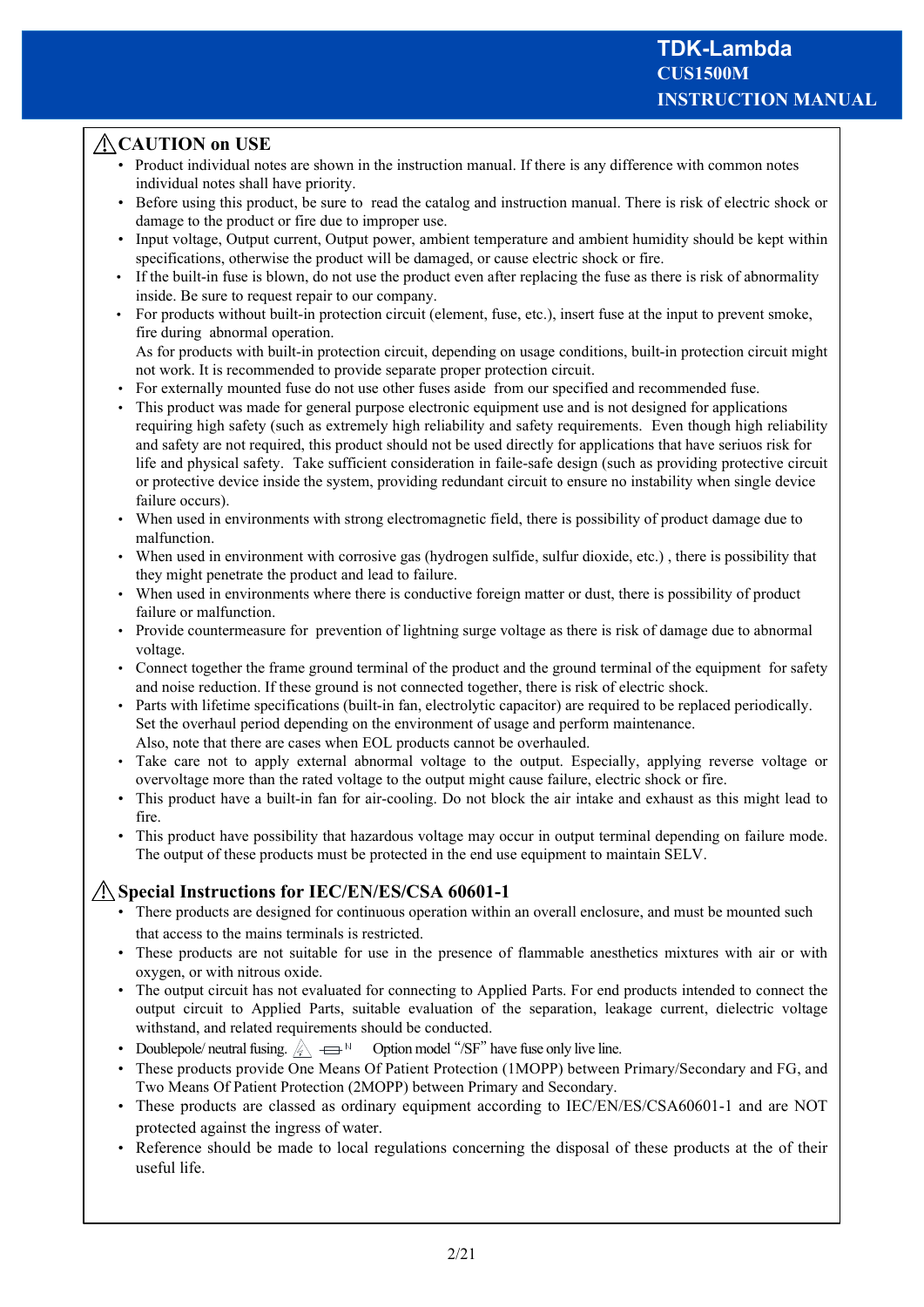#### **Note**

- Take note that traces of sheet metal processing be left in our power supplies.
- When disposing product, follow disposal laws of each municipality.
- Published EMI (CE, RE) or immunity is the result when measured in our standard measurement conditions and might not satisfy specification when mounted and wired inside end-user equipment. Use the product after sufficiently evaluating at actual end-user equipment.
- When exporting our products, apply for necessary permissions as required by rules and regulations of Foreign Exchange and Foreign Trade Control Act.
- Catalogue, contents of the instruction manual may be changed without a prior notice. Refer to latest catalogue or instruction manual.
- Reproduction or reprinting the instruction manual or its portion is forbiddne without our permission.

## **STORAGE METHOD AND STORAGE PERIOD**

- Store in original package
- Prevent excessive vibration, impact and external force from being applied during storage.
- Store in an area out of direct sunlight
- Temperature and humidity should be within range of product specification (with no condensation)
- Storage period should be up to two years from receiving.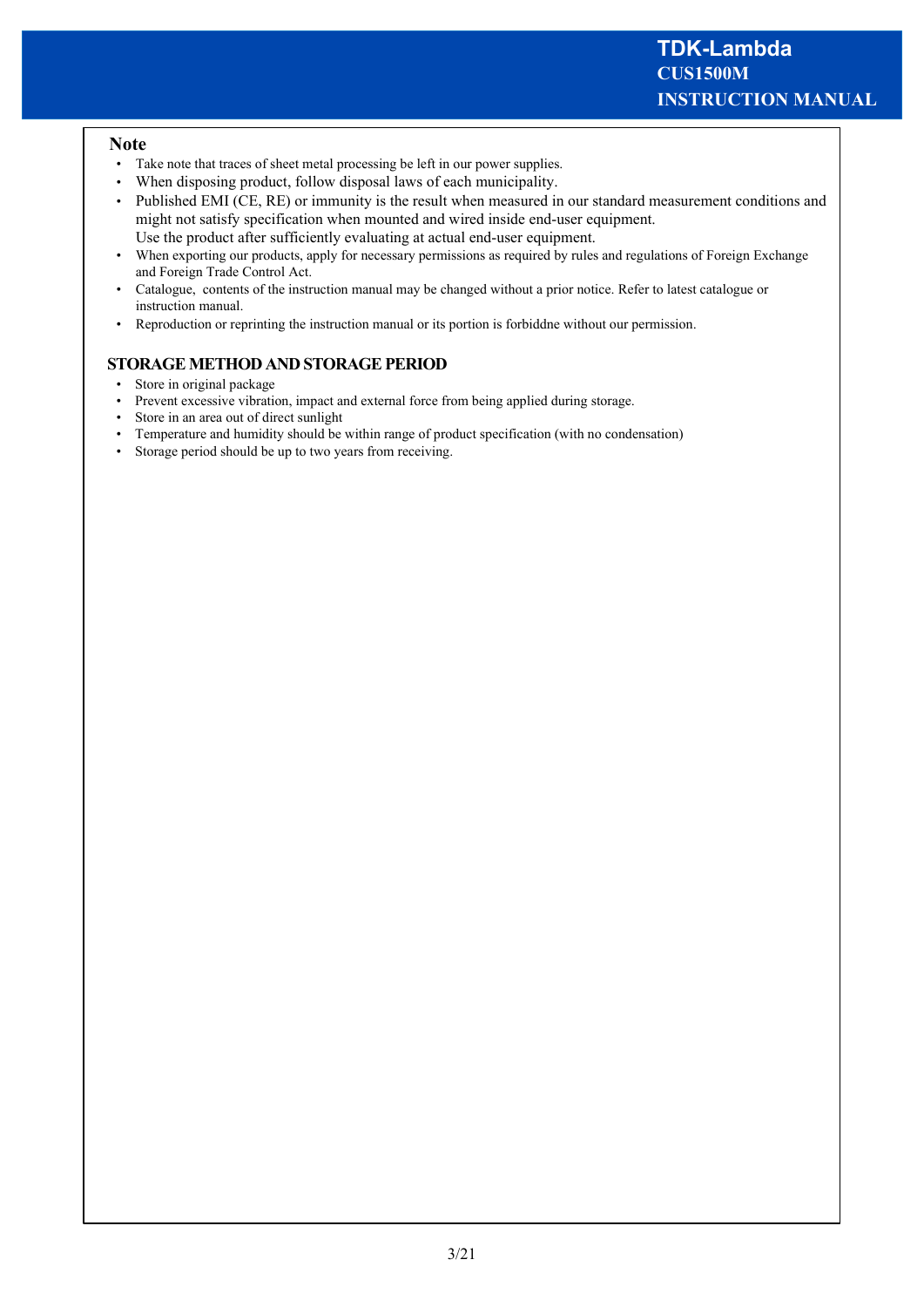**1. Model name identification method**



# **2. Terminal Explanation**



## **Standard**

- D N : Input terminal Neutral line (Fuse in line) (M3.5 screw)
- 2) L : Input terminal Live line (Fuse in line) (M3.5 screw)
- $\textcircled{3} \perp$  : Earth terminal (M3.5 screw)
- $\overline{4}$  -V : Output terminal
	- (62.5A max. / terminal, M5 screw)
- $5 + V$  : + Output terminal
	- (62.5A max. / terminal, M5 screw)
- **6** Output voltage adjustment trimmer Output monitoring indicator (Green LED) 7
- Terminal cover 1 8
- Terminal cover 2 9
- Signal connector CN83 10
- **1** Signal connector CN84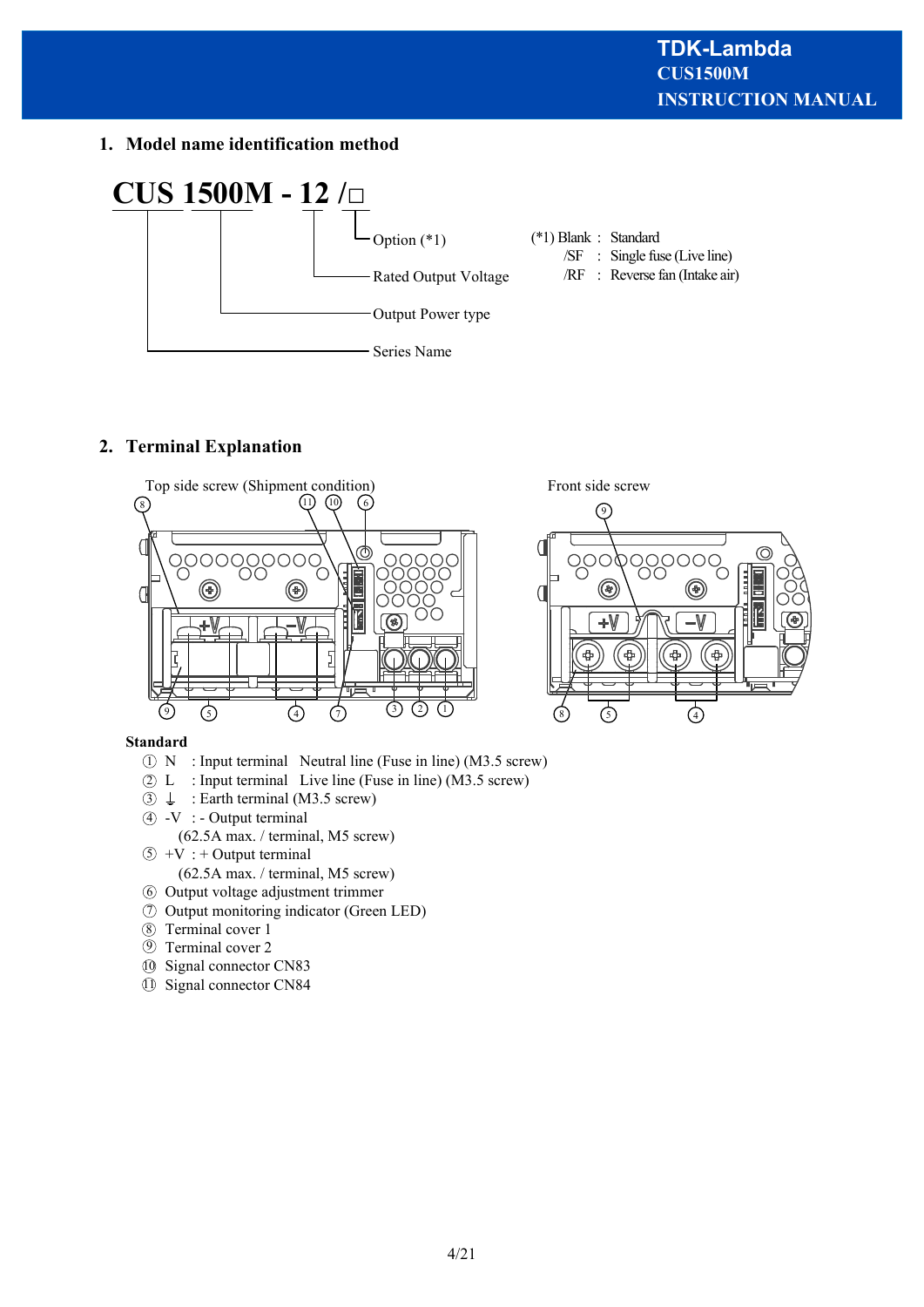#### **CN83, CN84 Connector pin Configuration and Function**

Signal pin of PC, COM, +R and -R are same configuration and function for CN83 and CN84. They are connected to each other in this power supply unit.

When the pin of CN83 side is shorted, the same function pins of CN84 side are also shorted.

Please note that the function cannot be separately set with CN83 and CN84.

|                                          | No. | Configuration | Function                                                                      |  |  |
|------------------------------------------|-----|---------------|-------------------------------------------------------------------------------|--|--|
| 1                                        |     |               | Output monitor terminal $(+V)$ . Internally connected to $+$ Output terminal. |  |  |
|                                          |     | $+Vm$         | (+Vm terminal can not supply load current.)                                   |  |  |
|                                          |     |               | Remote sensing terminal for +output.                                          |  |  |
|                                          | 2   | $+S$          | (For remote sensing function, which compensates for line drop between         |  |  |
|                                          |     |               | power supply terminals and load terminals. Connect to +Vm terminal            |  |  |
|                                          |     |               | when remote sensing function unnecessary.)                                    |  |  |
|                                          | 3   | $+R$          | Remote ON/OFF control terminal.                                               |  |  |
|                                          | 4   | -R            | GND for Remote ON/OFF control terminal.                                       |  |  |
| $\Box$<br>$\Box$                         |     |               | Power fail signal (PF signal) output terminal.                                |  |  |
| 3<br>4<br>$\Box$<br>□                    | 5   | $+PF$         | (Open collector output. As the output voltage drops or FAN stop and           |  |  |
| 5<br>6<br>$\Box$<br>п                    |     |               | AC input voltage down, "PF" signal will be "High".)                           |  |  |
| 8<br>$\Box$<br>$\Box$                    | 6   | -PF           | GND for PF signal.                                                            |  |  |
| 9<br>10 <sup>l</sup><br>$\Box$<br>$\Box$ | 7   | COM           | Current balance terminal. (For current balancing in parallel operation.)      |  |  |
|                                          | 8   | PC            | Current balance terminal. (For current balancing in parallel operation.)      |  |  |
| CN83                                     |     |               | GND for Output monitor terminal. Internally connected to -Output              |  |  |
|                                          | 9   | $-Vm$         | terminal.                                                                     |  |  |
|                                          |     |               | (-Vm terminal can not supply load current.)                                   |  |  |
|                                          |     | $-S$          | Remote sensing terminal for -output side.                                     |  |  |
|                                          | 10  |               | (For remote sensing function, which compensates for line drop between         |  |  |
|                                          |     |               | power supply terminals and load terminals. Connect to -Vm terminal            |  |  |
|                                          |     |               | when remote sensing function unnecessary.)                                    |  |  |

|                             | No. | Configuration | Function                                                                 |  |
|-----------------------------|-----|---------------|--------------------------------------------------------------------------|--|
|                             |     | NC            | No cnnection                                                             |  |
|                             | 2   | NC            | No cnnection                                                             |  |
| $\Box$<br>о                 | 3   | $+R$          | Remote ON/OFF control terminal.                                          |  |
| $\Box$<br>П                 | 4   | $-R$          | GND for Remote ON/OFF control terminal.                                  |  |
| 6<br>$\Box$<br>П            |     | $+STB$        | Standby supply $(5V/1A)$ .                                               |  |
| 8<br>$\Box$<br>$\Box$       | 6   | $+STB$        | Standby supply (5V/1A).                                                  |  |
| 9<br>10<br>$\Box$<br>$\Box$ |     | <b>COM</b>    | Current balance terminal. (For current balancing in parallel operation.) |  |
|                             | 8   | PC.           | Current balance terminal. (For current balancing in parallel operation.) |  |
| <b>CN84</b>                 | 9   | -STB          | GND for Standby.                                                         |  |
|                             | 10  | -STB          | GND for Standby.                                                         |  |

\* CN83, CN84 Connector (JST)

| Connector  | Housmg    | Ferminal Pin                        |  |
|------------|-----------|-------------------------------------|--|
| S10B-PHDSS |           | SPHD-002T-P0.5 (AWG24 $\sim$ 28) or |  |
|            | PHDR-10VS | SPHD-001T-P0.5 (AWG22 $\sim$ 26)    |  |

Hand Crimping Tool : YRS-620 (SPHD-002T-P0.5) (JST) or YC-610R (SPHD-001T-P0.5) (JST) Use maker recommended crimping tool.

These are connected by short pieces at time of shipment.

 CN83 : "+Vm" terminal (Pin No.1) to "+S" terminal (Pin No.2) "-Vm" terminal (Pin No.9) to "-S" terminal(Pin No.10)

 CN84 : "+R" terminal (Pin No.3) to "+STB" terminal (Pin No.6) "-R" terminal (Pin No.4) to "-STB" terminal (Pin No.10)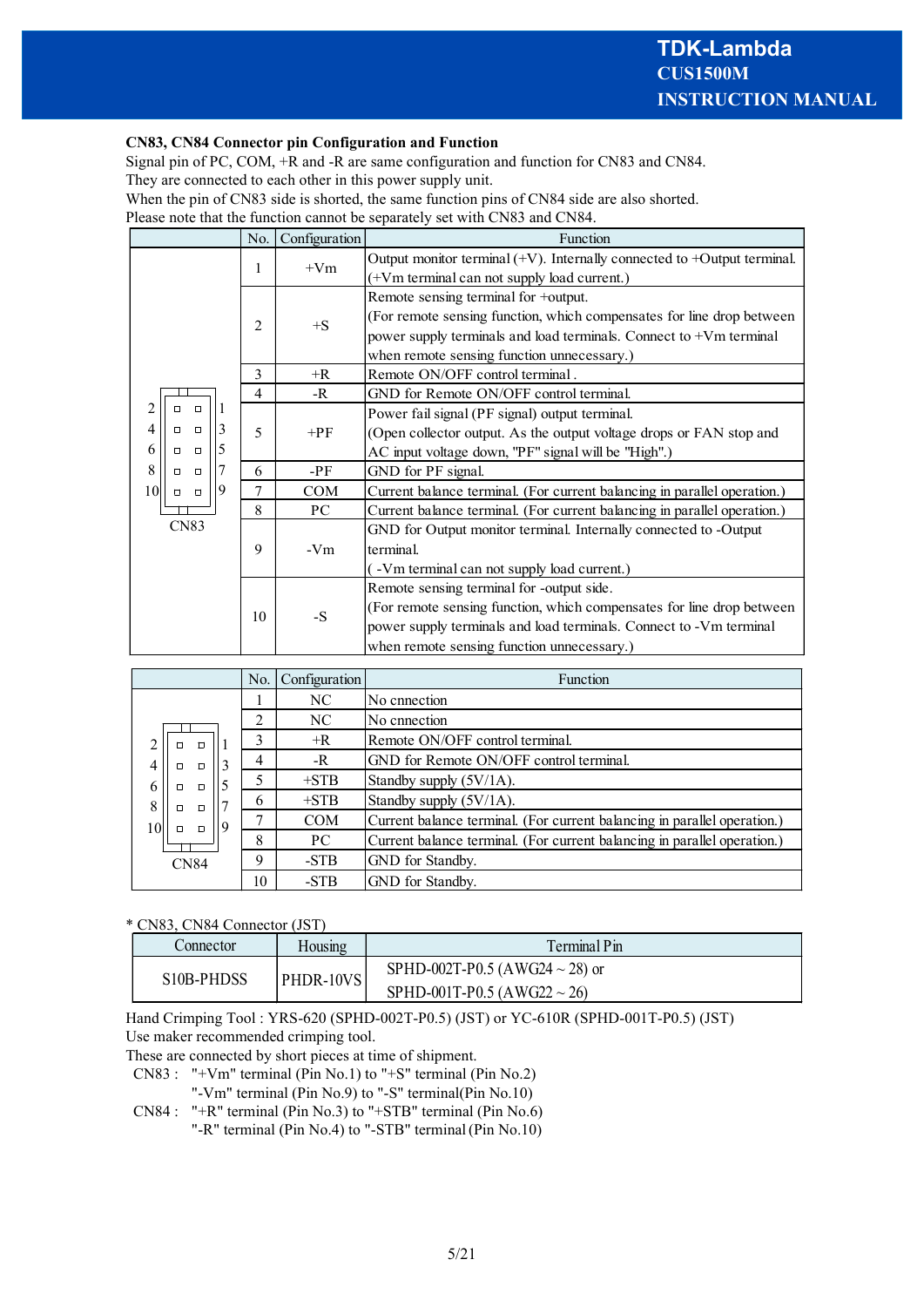# **INSTRUCTION MANUAL CUS1500M TDK-Lambda**

# **3. Block Diagram**



Half-Bridge converter 83kHz (fixed) PFHC circuit : active filter 65kHz (fixed) •Fuse rating

30A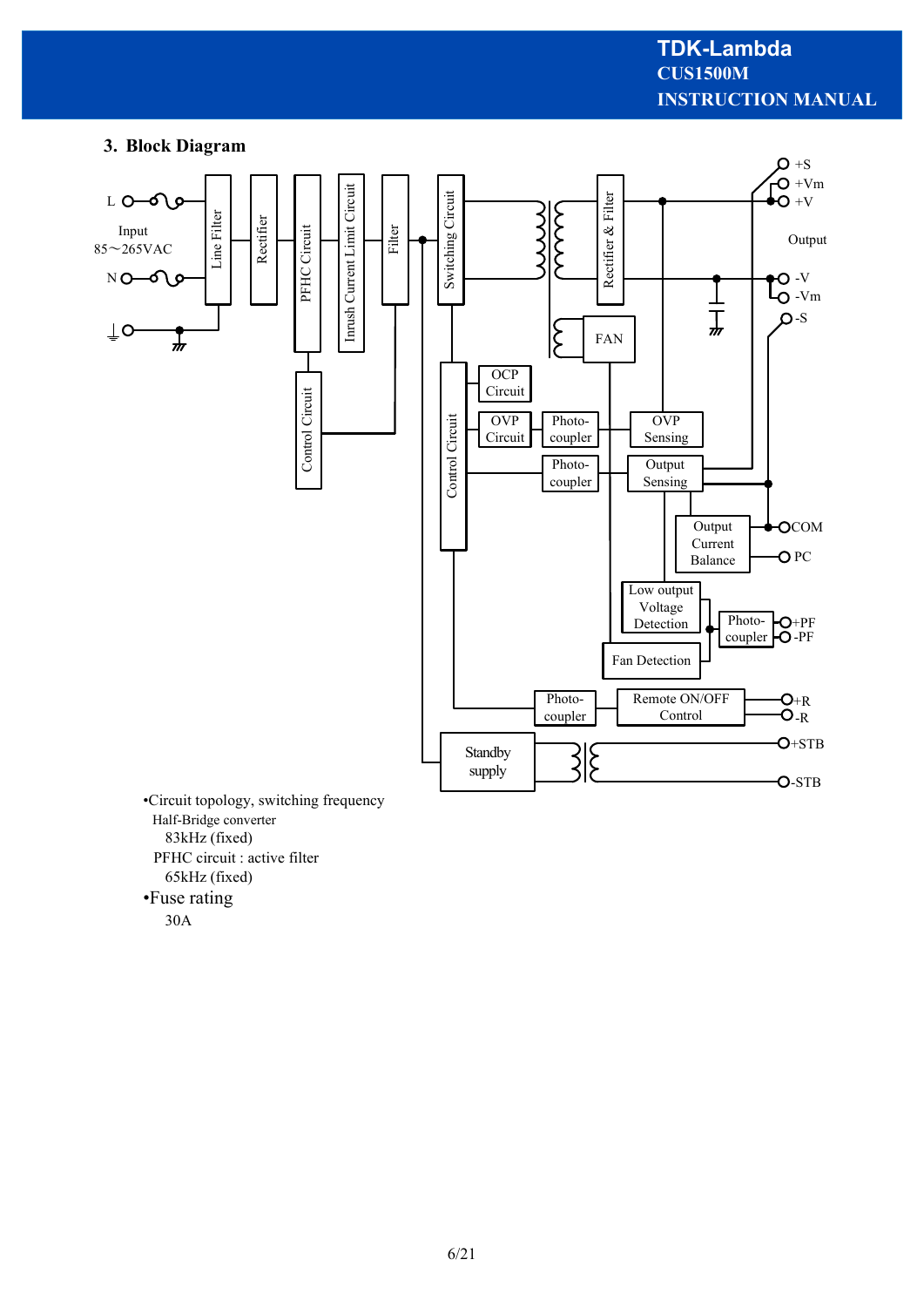# **4. Sequence time chart**



(\*1) OVP point : 115%~150% Please refer specification for detail OVP point.

(\*2) Level

 Higher than 4.5V : Output on Lower than 0.5V : Output off This sequence is using external voltage.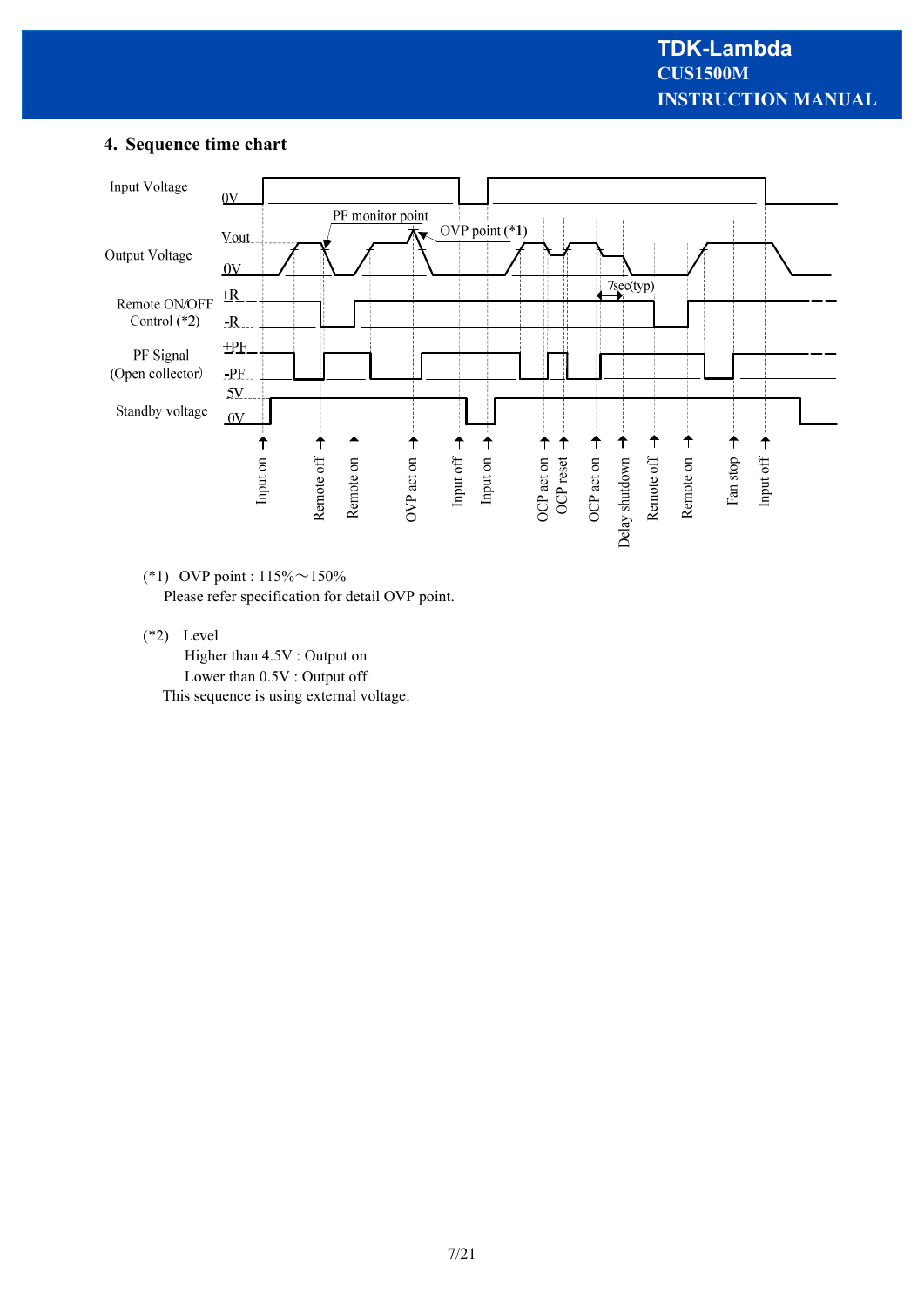# **5. Connecting method**

Pay attention to the input wiring. If it is connected to wrong terminal, the power supply will be damaged.

- Input must be off when making connections.
- Connect  $\downarrow$  terminal to earth (frame ground of the equipment etc.) by thick wire for safety and improvement of Noise sensitivity.
- Basic connection (Local sensing)

 Connect "+S" terminal (Pin No.2) to "+Vm" terminal (Pin No.1), and "-S" terminal (Pin No.10) to "-Vm" terminal (Pin No.9) with the attached short pieces. (Short pieces are mounted at time of shipment.)



Recommended torque : M3.5 screw  $1.0N \cdot m (10.2kgf \cdot cm) \sim 1.6N \cdot m (16.3kgf \cdot cm)$ M5 screw 2.0N·m (20.4kgf·cm) ~ 2.4N·m (24.4kgf·cm)

- Remote sensing connection
	- 1) Connect "+S" terminal (Pin No.2) to "+" output Terminal of load with wires.
	- 2) Connect "-S" terminal (Pin No.10) to "-" output Terminal of load with wires. (Sensing lines shall be twisted.)



\*If remote sensing terminals are opened, the output will rise and shut down.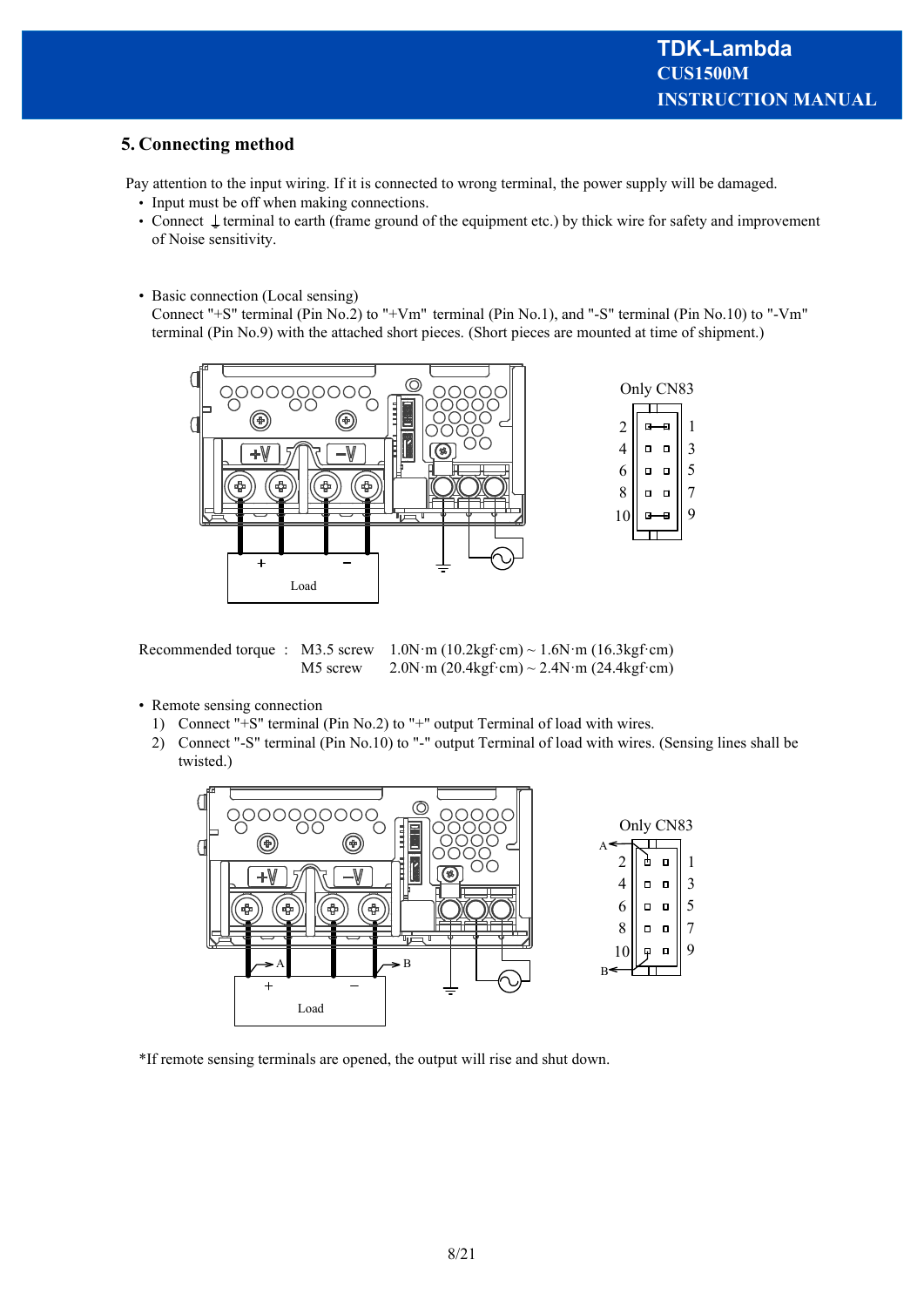• Remote ON/OFF control

Connected short peace for CN84 at shipment. Must remove CN84 before operate remote ON/OFF control function. Connect voltage between " +R" terminal (Pin No.3) and "-R" terminal (Pin No.4) for remote ON/OFF control. (ON/OFF control lines shall be twisted.)



• Parallel operation

Connecting PC to PC terminal (Pin No.8) and COM to COM terminal (Pin No.7), the current balancing function activates and output current of each power supply is equivalently supplied to load. Wires to PC terminals, COM terminals shall be as short as possible and same length and twisted.



• PF signal output

PF signal is open collector output. Use as shown below. (Signal lines shall be twisted.)



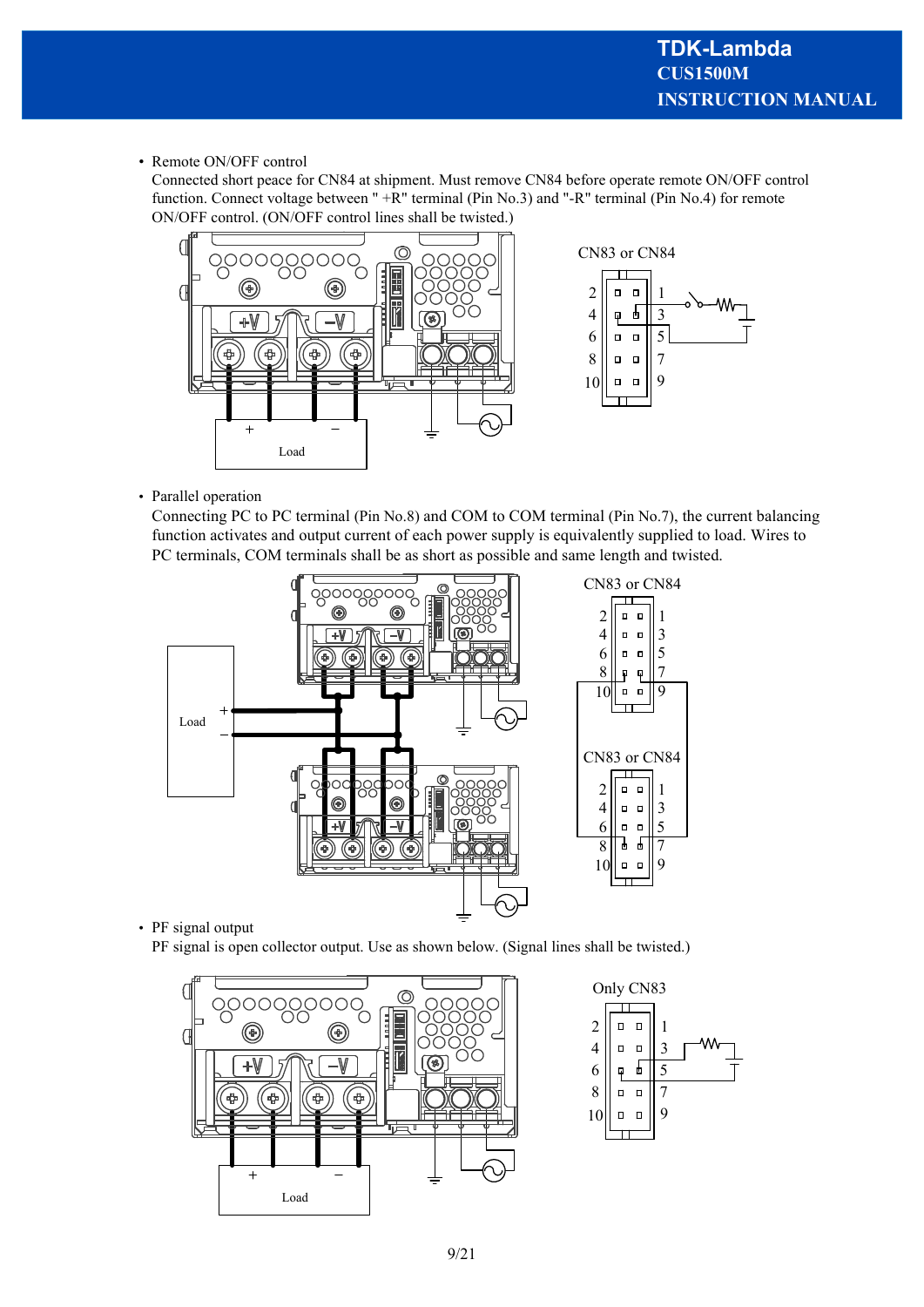## **6. Explanation of Functions and Precautions**

#### **6-1. Input Voltage Range**

Input voltage range is single phase 85-265VAC (47-63Hz) or 120-340VDC.

Input voltage, which is out of specification, might lead unit damage. For cases where conformance to various safeties required, described as 100-240VAC (50-60Hz).

Output derating is required for AC input voltage less than 90VAC.

#### **6-2. Output Voltage Range**

Output voltage is set at the rated value. Output voltage within the range specified can be adjusted by V.ADJ trimmer. Output voltage must be within specification.

Turning the trimmer clockwise, the output voltage will be increased. Take note when the output voltage is increased. Excessively, over voltage protection (OVP) function may trigger and voltage will be shut down. Furthermore, when increasing the output voltage, reduce the output current as not to exceed the maximum output power.

When the trimmer turns quickly at no load condition, the output voltage might become unstable. To maintain the output voltage stable, flow the output current, or remove the input of power supply until the output be shut down, and then re-input. Please turn the trimmer slowly during the output voltage adjustment.

#### **6-3. Inrush Current**

Thyristor method is used for limiting the inrush current. Higher current may flow when input turn on interval is short.

First inrush current and second inrush current flow.

Please select input switch and external fuse carefully.

#### **6-4. Over Voltage Protection (OVP)**

The OVP function is inverter shut down method and manual reset type. OVP function operates within Specification.

When OVP triggers, the output will be shut down. To reset OVP, remove the input of power supply for a few minutes, and then re-input. Or, use Remote ON/OFF control reset (Remote : OFF to ON). In addition, the setting value of OVP is fixed and not adjustable. Never apply voltage externally to the output terminal to avoid unit failure. In case of inductive load, put protective diode in series to the output power line.

#### **6-5. Over Current Protection (OCP)**

Constant current limit with automatic recovery.

OCP function operates when the output current exceeds 105% of maximum DC output current of specification. The outputs will be automatically recovered when the overload condition is removed. Never operate the unit under over current or shorted conditions, which may lead unit damage. OCP setting is fixed and cannot be adjusted externally.

#### **6-6. Delay Shut Down**

This product have a delay shut down function provided to protect power supply and equipment at the time when the output current exceeds maximum DC output current of specification. When the product operate over current condition for more than 5 seconds, delay shut down function operates and the output will be shut down.

To reset delay shut down, remove the input of power supply for a few minutes, and then re-input. Or, use Remote ON/OFF control reset (Remote : OFF to ON).

Delay Shut Down Time value is fixed and not to be adjusted externally.

#### **6-7. Over Temperature Shut Down**

Over temperature shut down function is provided.

When ambient or internal temperature rises abnormally, over temperature shut down function operates and output will be shut down. After shut down, remove the input and cool it down to reset over temperature shut down, and then re-input. Over temperature shut down function operates at out of the specification area. This function may not activate or cannot avoid power supply damage depending on the situation.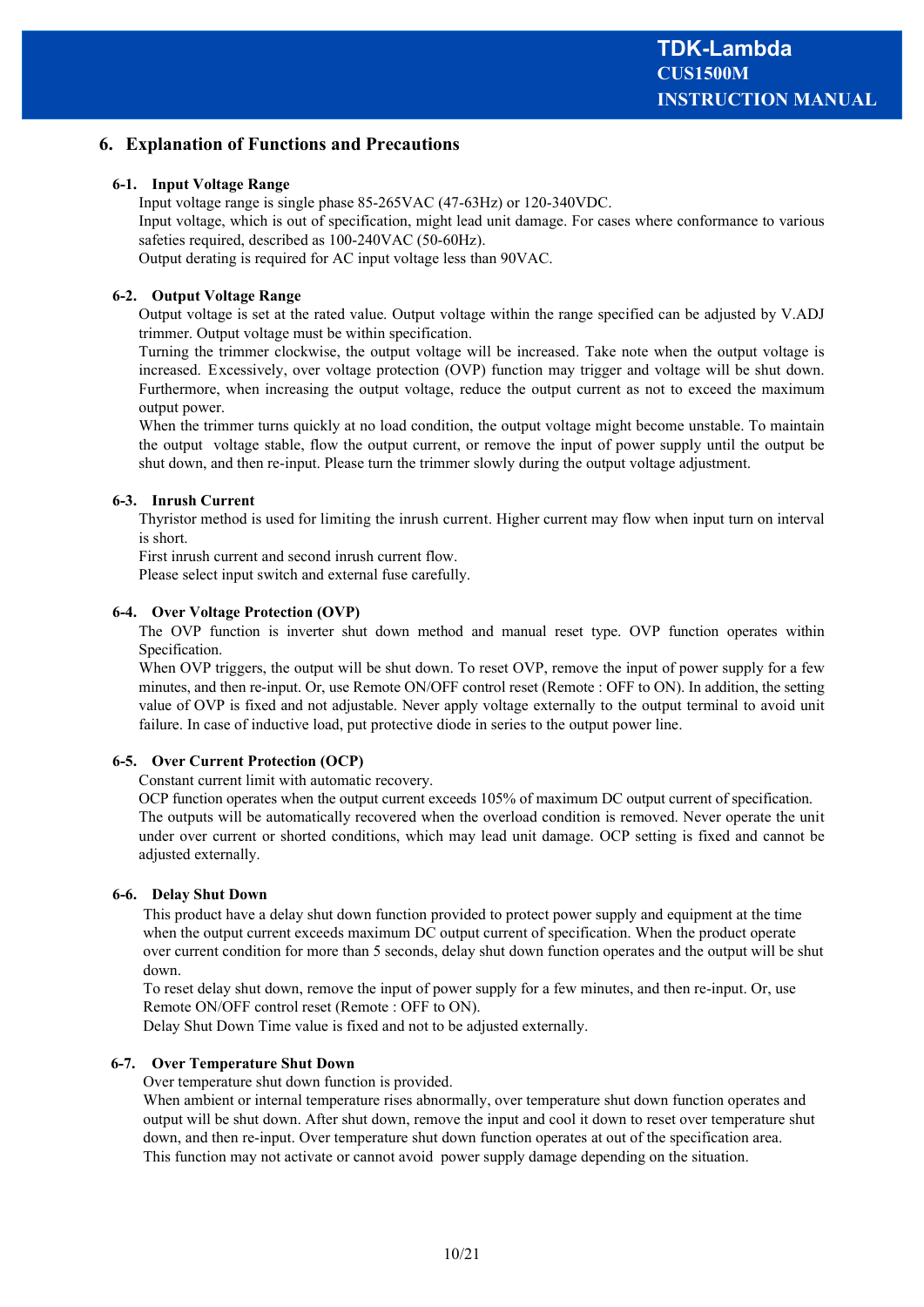#### **6-8. Output Ripple** & **Noise**

The standard specification for maximum ripple value is measured according to measurement circuit specified by JEITA-RC9131C. When load lines are longer, ripple will becomes larger. In this case, electrolytic capacitor, film capacitor, etc. might be necessary to use across the load terminal.

The output ripple cannot be measured accurately if the probe ground lead of oscilloscope is too long.



#### **6-9. Series Operation**

For series operation, either method (A) or (B) is possible.



Note : E nsure that all units must be in operation. (Never use in condition that one of the units is not operated.)

When connected the bypass diode, please select a bypass diode with maximum forward current rating more than output load current. And maximum reveres voltage must withstand each power supply output voltage.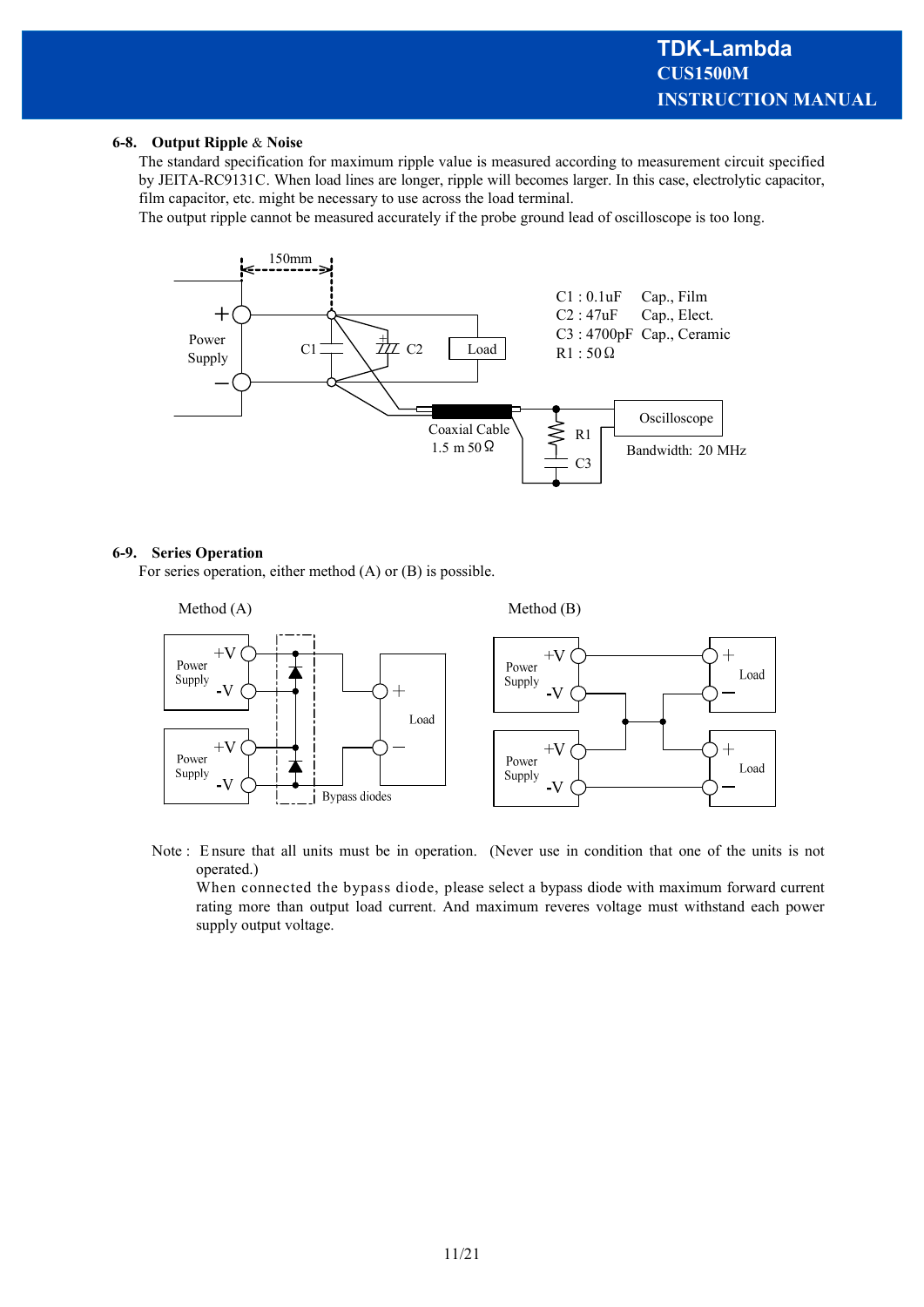#### **6-10. Parallel Operation**

Current balancing function is provided. Both operations mode (A) and (B) are possible.

(A) To Increase the Output Current

Connecting PC to PC terminal and COM to COM terminal, the current balancing function activates and output current of each power supply is equivalently supplied to load. Wires to PC terminals, COM terminals shall be as short as possible and same length and twisted.

- 1. Adjust the output voltage of each power supply to be same value within 1%.
- 2. Use same length and type of wires for all load lines.
- 3. Maximum value of output current in parallel is up to 90% of all paralleled models. Output current of each power supply must be within output derating.
- 4. Parallel operation is possible up to 5 units.
- 5. There is a possibility that output voltage dips at dynamic load change.
- 6. Ensure that all units must be in operation. (Never use in condition that one of the units is not operated.) If one of the units does not work, shut down the input line immediately. Otherwise, connect protective diode so that no voltage is applied to the output terminal.
- (B) To Use as a Backup Power Supply
	- 1. Adjust the output voltage higher by the value of forward voltage drop (VF) of the diode.
	- 2. Adjust each power supply output voltage to be same.
	- 3. Output voltage and output power should be used within specifications.
	- 4.Use protective diode to prevent reverse current. Diode current rating must be more than output load current.

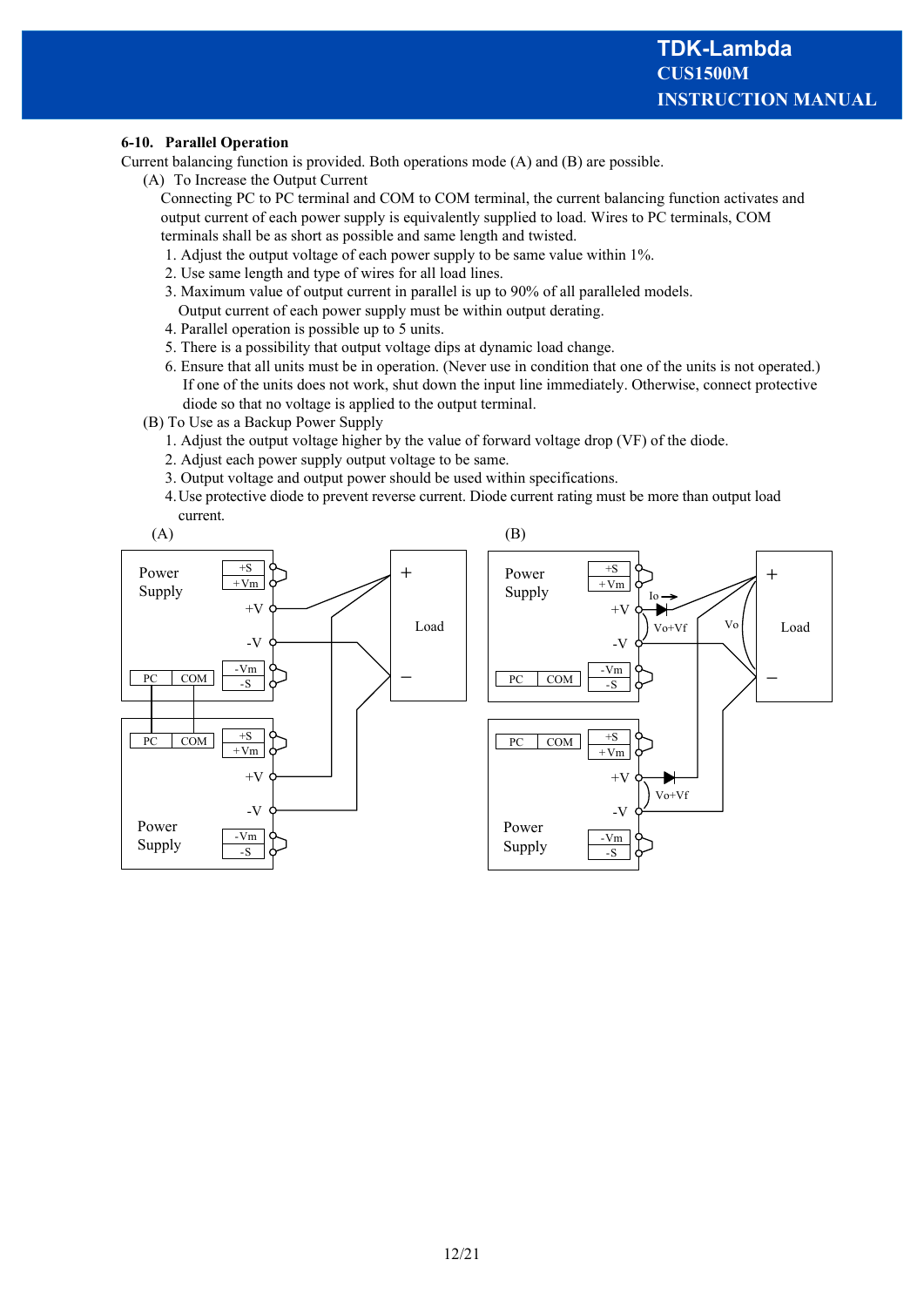#### **6-11. Isolation Test**

Isolation resistance between Output -  $\perp$  terminal is more than 100M $\Omega$  at 500VDC. For safety operation, voltage setting of DC isolation tester must be done before the test. Ensure that the unit is fully discharged after the test.

 $\blacksquare$  Output -  $\downarrow$  terminal : 500VDC More than 100M $\Omega$ 



#### **6-12. Withstand Voltage**

This series is designed to withstand 4.0kVAC between input and output, 2.0kVAC between input and  $\frac{1}{2}$  terminal, 1.5kVAC between output and  $\frac{1}{2}$  terminal and 100VAC between output and R·PF·STB terminal each for 1 minute. When testing withstand voltage, set current limit of withstand voltage test equipment at 20mA . The applied voltage must be gradually increased from zero to testing value and then gradually decreased for shut down. When timer is used, the power supply may be damaged by high impulse voltage at switch on and off timing. Connection as follows.

**Input - Output (dotted line)** : 4.0kVAC, 1min (20mA) **II** Output -  $\downarrow$  terminal : 1.5kVAC, 1min (20mA) Input -  $\perp$  terminal (solid line) : 2.0kVAC, 1min (20mA)

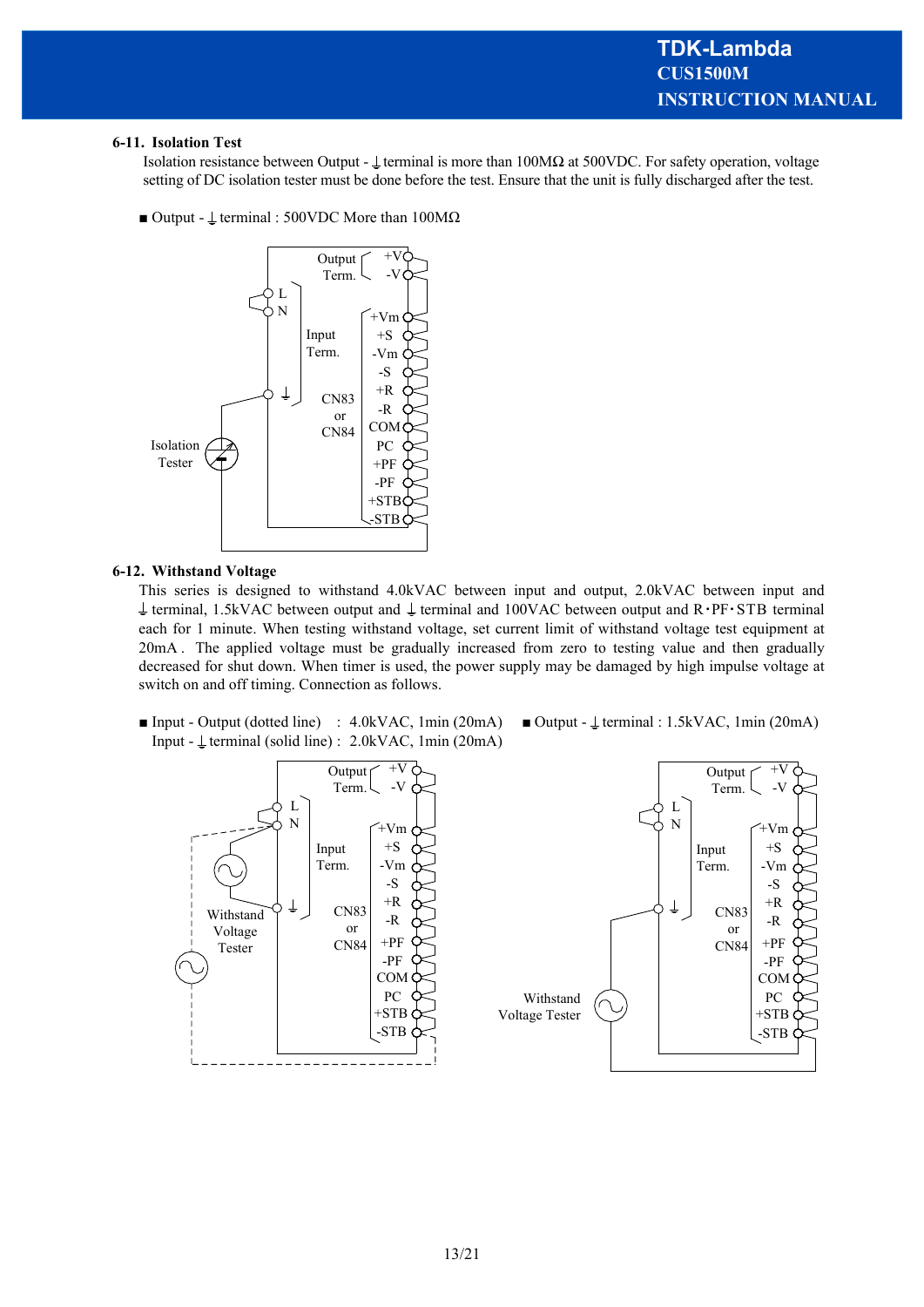$\blacksquare$  Output - R · PF · STB : 100VAC, 1min (20mA)



Note : In case of using external noise filter, capacitance between "Input and  $\downarrow$  terminal" might be increased. When testing withstand voltage between "Input and Output", there is a possibility exceeding withstand voltage between "Output and  $\text{\ensuremath{\downarrow}}$  terminal" (1.5kVAC). Please check the voltage between "Output and  $\perp$  terminal". If the voltage exceeding withstand voltage, please add external capacitor to "Output and  $\downarrow$ ". It can decrease the voltage.

On the other hand, no need to check the voltage in case of "Output and  $\frac{1}{\epsilon}$  terminal" is shorted.



The example of noise filter circuit that may increasing capacitance value between "Input and  $\perp$  terminal". (Capacitance value dashed line is added.)



External capacitor adding point or short point. Even in the case of "+V and  $\downarrow$ ",

there is a similar effect.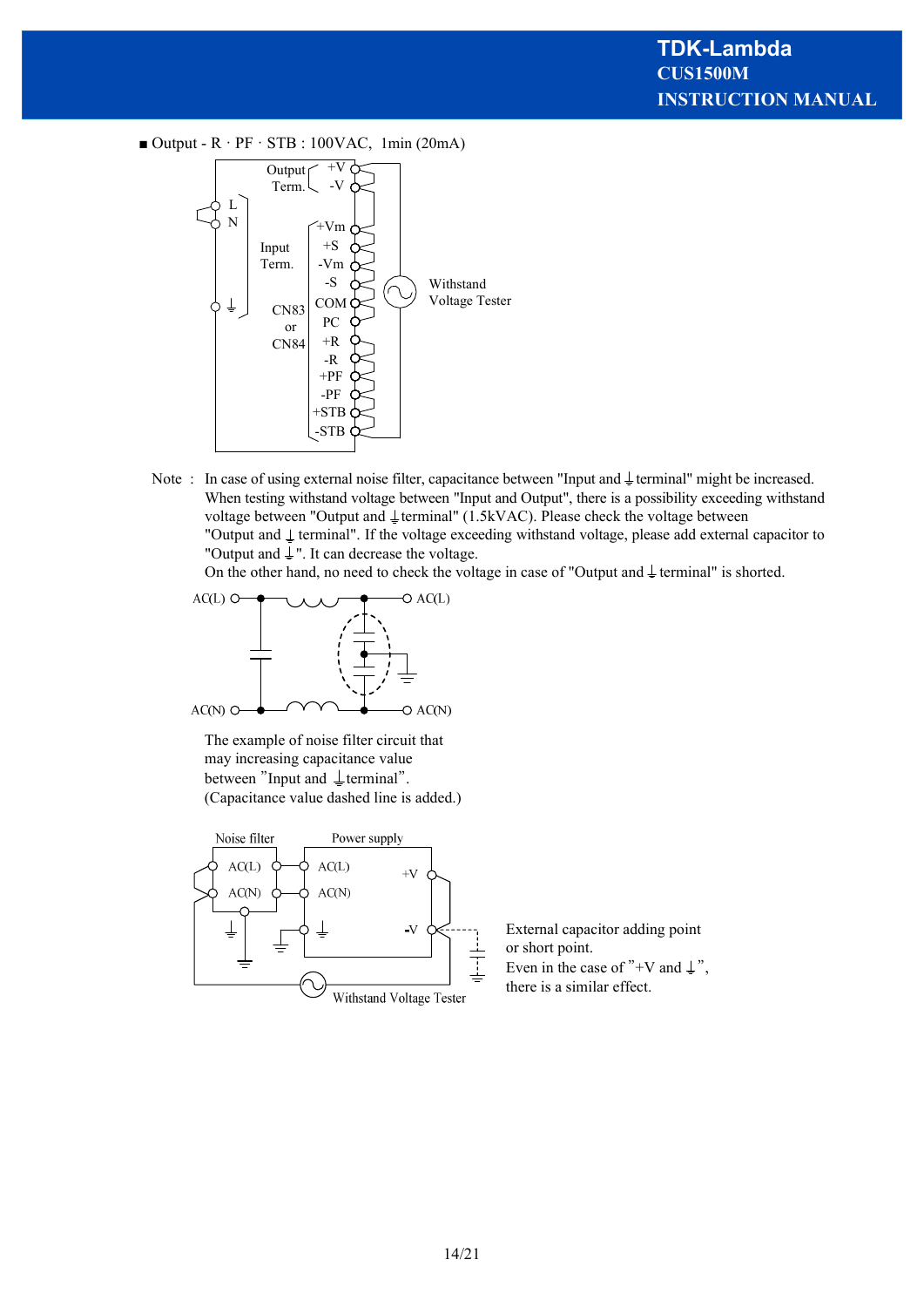#### **6-13. Remote Sensing (+S, -S terminal)**

Remote Sensing function is provided.

This function compensates voltage drop of wiring from output terminals to load terminals. Connect "+S" terminal to "+" terminal of load and "-S" terminal to "-" terminal of load with sensing wires.

The total line voltage drop (+ side line and - side line) shall be less than 0.3V.

In case that sensing line is too long, it is recommended to connect electrolytic capacitor in the following locations:

- 1) Across the load terminal,
- 2) Between "+S" terminal and "+Vm" terminal,
- 3) Between "-S" terminal and "-Vm" terminal.

Connect "+S" terminal to "+Vm" terminal, "-S" terminal to "-Vm" terminal with short pieces when remote sensing function is not used. If disconnected, OVP function may trigger and voltage will be shut down.



#### **6-14. Low Output Voltage Detection Signal (PF Signal)**

Low output voltage detection signal is provided. Power Fail (PF) signal will turn "High" level to indicate the abnormal status when the output voltage becomes Less than 80% of rated value caused by either the drop or brownout of the input voltage , OCP, OVP or Delay Shut Down operation. When the built-in FAN motor of this power supply unit stops, PF signal will turn to "High". The PF signal is isolated from input and output by a photo-coupler. It uses the open collector method shown in below.



#### **6-15. Standby supply**(**+STB**、**-STB terminal**)

Standby supply (5V, 1A) is provided to ease customer application. Standby supply voltage is functionally isolated from all other signal terminals and output terminals, and it is always available as long as input power in the specified voltage range is supplied.

Over Current Protection (OCP) is fold back limit and hiccup mode with automatic recovery.

OCP function operates when the output current exceeds 105% of maximum DC output current of specification. The outputs will be automatically recovered when the overload condition is canceled. Never operate the unit under over current or shorted conditions, which may leads damage or insulation failure. OCP setting is fixed and not to be adjusted externally. The Over Voltage Protection (OVP) is inverter shut down method and manual reset type. OVP function operates within 105%-170%.

When OVP triggers, the output will be shut down. To reset OVP, remove the input of power supply for a few minutes, and then re-input. In addition, the setting value of OVP is fixed and not adjustable. Never apply higher voltage externally to the output terminal to avoid unit failure. In case of inductive load, put protective diode in series to the output power line.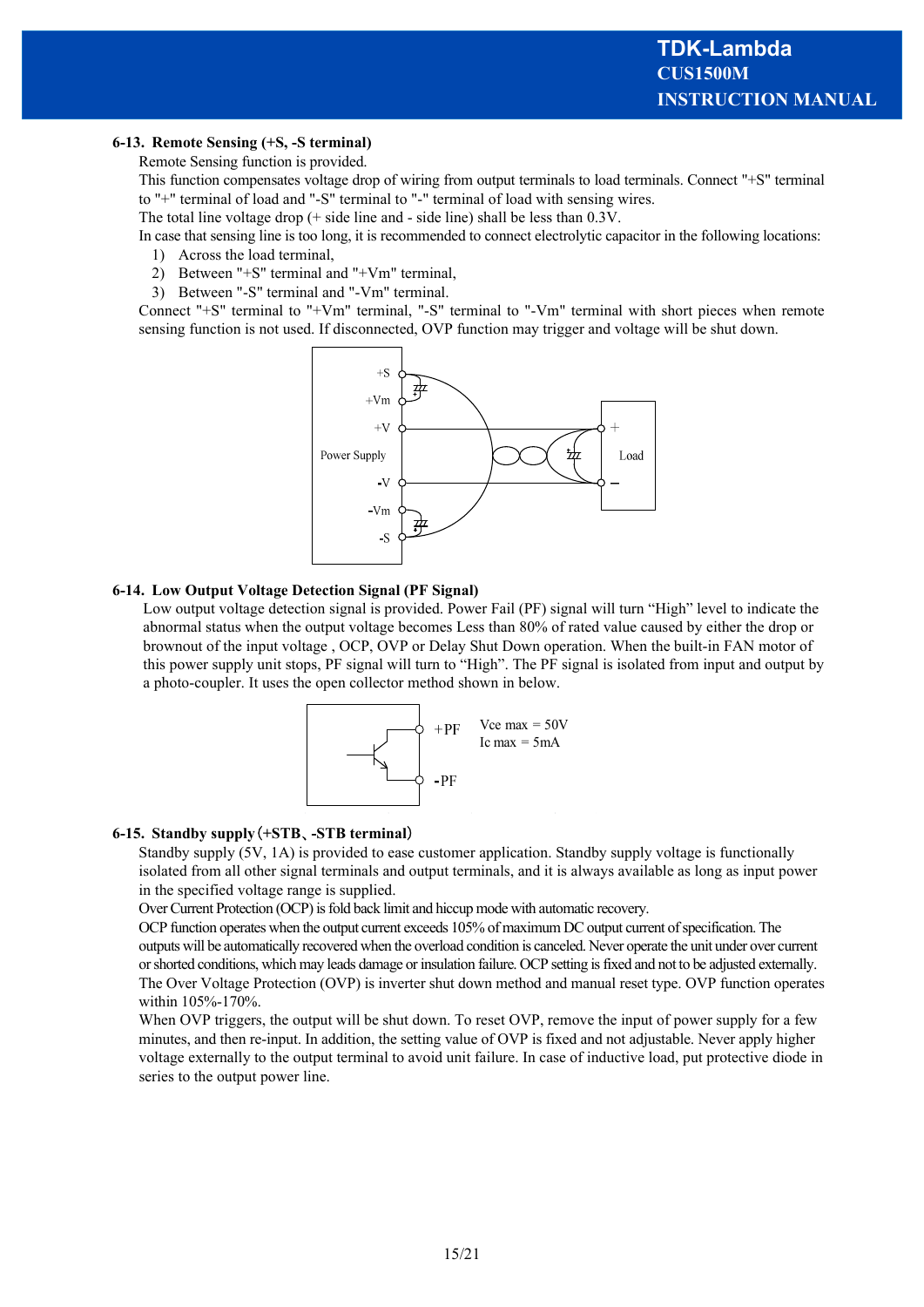#### **6-16. Remote ON/OFF Control**

Remote ON/OFF control function is provided.

Using this function allows the user to turn the output on and off without having to turn the AC input off and on. It is controlled by the voltage applied to +R and -R. Connected short peace for CN84 at shipment. Must remove CN84 before operate remote ON/OFF control function. This circuit is in the secondary side of the power supply unit.

Never connect to primary side.

Circuit example (a)



| $+R \& -R$ terminal condition | Output condition | Fan condition |
|-------------------------------|------------------|---------------|
| SW ON (Higher than 4.5V)      | OΝ               | Operate       |
| SW OFF (Lower than 0.5V)      | OFF              | Not Operate   |
|                               |                  |               |

| External voltage : E | External resistance: $R$ |  |
|----------------------|--------------------------|--|
| $4.5 \sim 12.5$ VDC  | No required              |  |
| $12.5 \sim 24.5$ VDC | 1.5kW                    |  |

Circuit example (b)



E : External voltage

| $+R \& -R$ terminal condition | Output condition | Fan condition |
|-------------------------------|------------------|---------------|
| SW ON                         | ON               | Operate       |
| SW OFF                        | OEE              | Not Operate   |

Circuit example (c)



| $+R \& -R$ terminal condition | Output condition | Fan condition |
|-------------------------------|------------------|---------------|
| SW OFF                        | ΩN               | Operate       |
| SW ON                         | OEE              | Not Operate   |

External resistans : 220Ω

#### **6-17. Audible noise**

Built in fan speed control circuit. Audible noise will change by ambient temperature and output current.

| Standard          | : $45 \sim 66$ dB |
|-------------------|-------------------|
| Reverse fan (/RF) | : 50 $\sim$ 66dB  |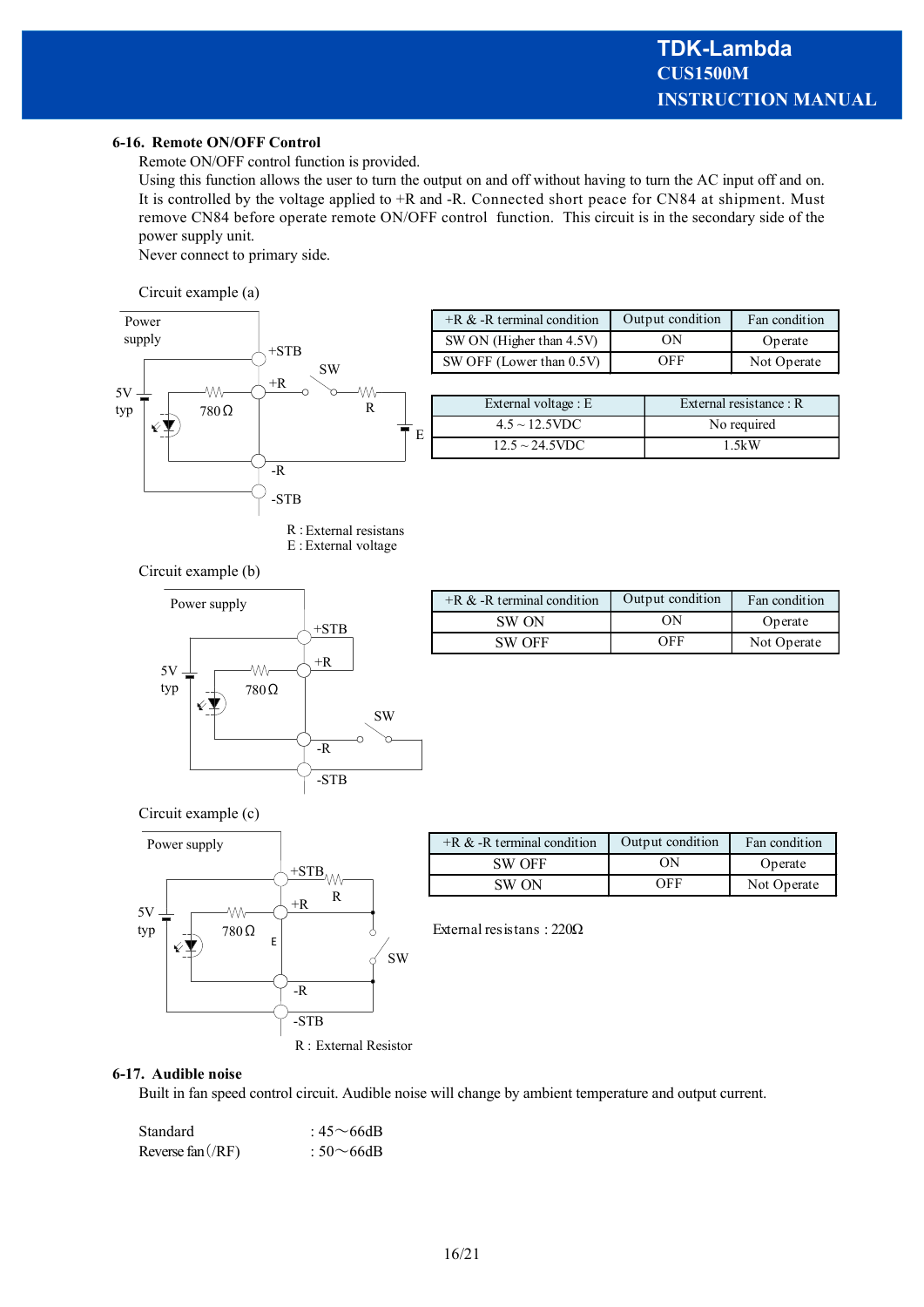# **7. Mounting Method**

#### **7-1. Mounting Method**

(1) These models are forced air cooling type power supply. The power supply has ventilating holes. Keep a space more than 50mm from the front side and back side of the power supply to the peripheral parts. Standard and option model exclude /RF also keep a space more than 5mm between other surfaces and the peripheral parts. / RF does not require a space.

The power supply may cause damage when it intake conductive material, dust and liquid. Never use in the dusty environment.

• Standard and option model exclude /RF • /RF



- (2) The maximum allowable penetration of mounting screws is 5mm. Incomplete thread of mounting screw should not be penetrated.
- (3) Recommended torque for mounting screw. M4 screw : 1.27N·m (13.0kgf·cm)

#### **7-2. Output Derating according to the Mounting Directions**

The standard mounting is direction (A). Direction (B), (C) and (D) are also possible. Please contact us for other mounting directions.

Never use as mounting direction (E) and (F) shown below.

Refer to the output derating below, load (%) is percent of maximum output current value in a rated output voltage.

■ Mounting direction

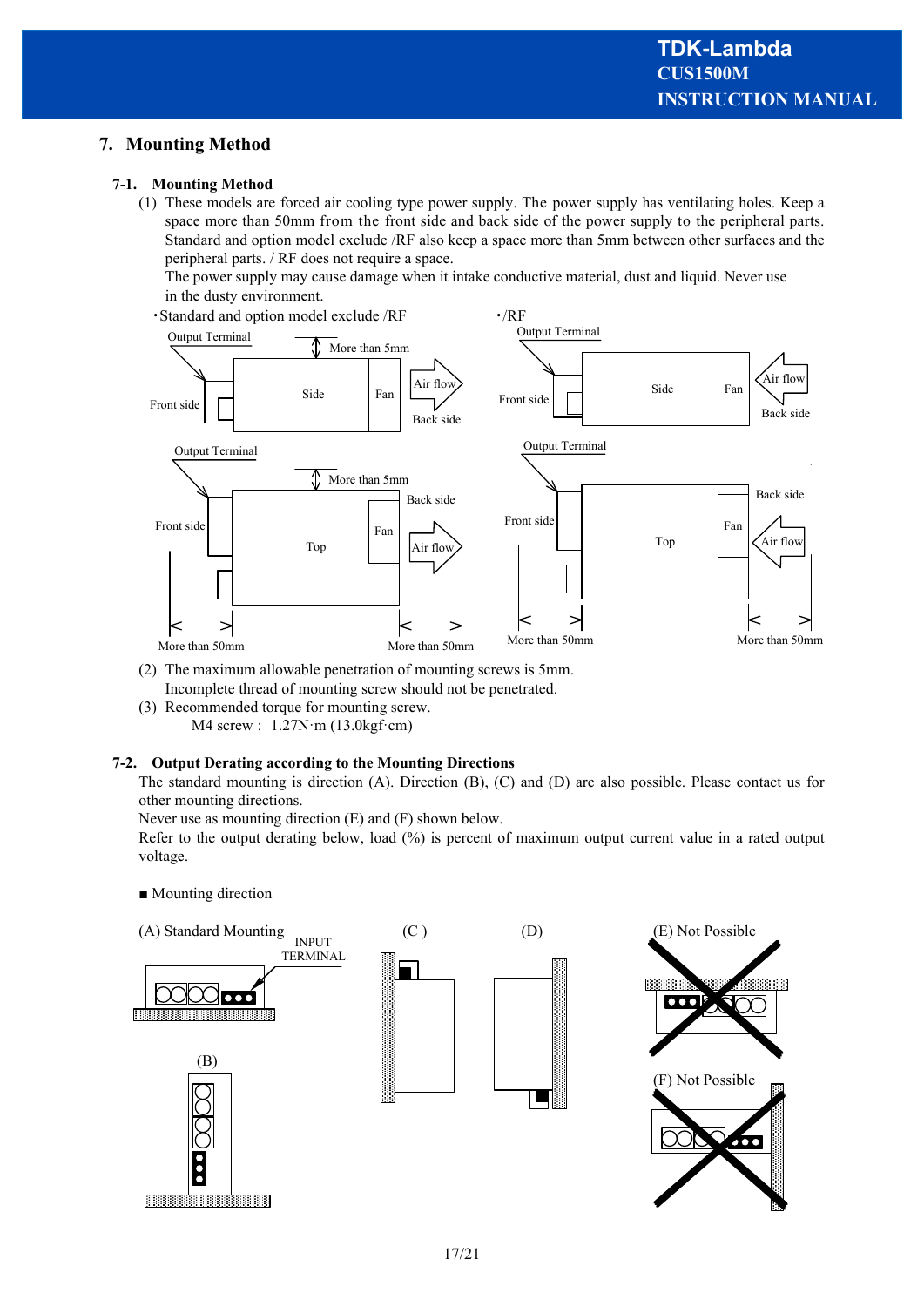■ Output Derating

Standard and option model exclude /RF



**7-3. Output Derating according to the Input Voltage** Load (%) is percent of maximum output current value in a rated output voltage.

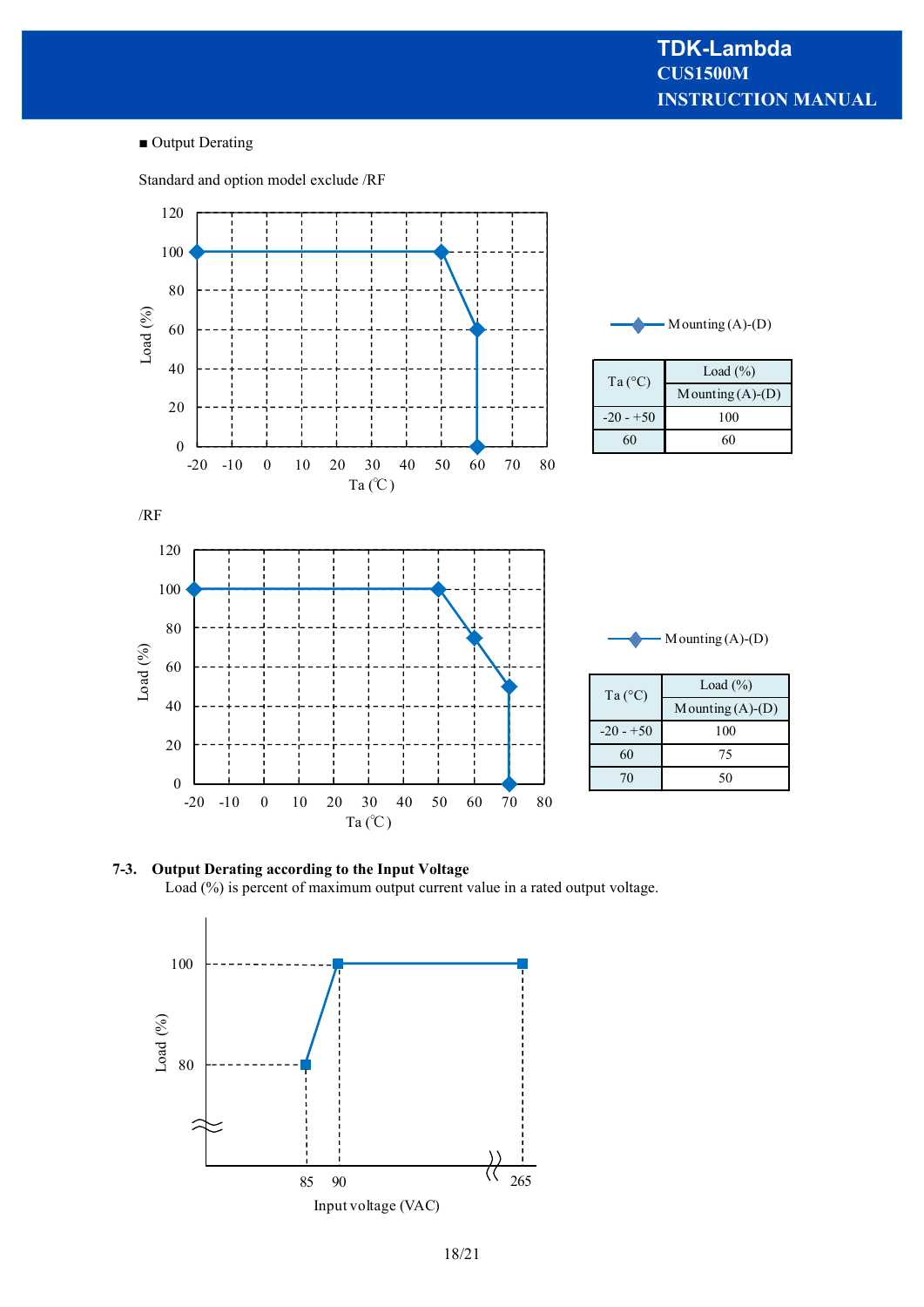# **8. Wiring Method**

- (1) The output load line and input line shall be separated, and use all lines as thick and short as possible to make lower impedance. The output load line and input line shall be twisted or use shielded wire to improve noise sensitivity.
- (2) Remote sensing lines and remote ON/OFF control lines shall be twisted and separated from the output lines.
- (3) Noise can be eliminated by attaching a capacitor to the load terminals.
- (4) The recommended wire type, torque and crimp-type terminal :

| Recommende |                                                                                                  | Recommended crimp-type terminal |                   |                |
|------------|--------------------------------------------------------------------------------------------------|---------------------------------|-------------------|----------------|
|            | Recommended torque                                                                               |                                 |                   | Mounting piecs |
| Wire       |                                                                                                  | (MAX)                           | (MAX)             | (MAX)          |
| AWG12-22   | Input terminal M3.5 Screws                                                                       | 8.1 <sub>mm</sub>               | 1.0 <sub>mm</sub> | 1 piece        |
|            | $1.0N \cdot m$ (10.2kgf $\cdot$ cm ~ 1.6N $\cdot m$ (16.3kgf $\cdot$ cm)                         |                                 | 0.8 <sub>mm</sub> | 2piece         |
|            | Output terminal M5 Screws                                                                        |                                 |                   |                |
| -          | $2.0N \cdot m (20.4\text{kgf}\cdot \text{cm}) \sim 2.4N \cdot m (24.4\text{kgf}\cdot \text{cm})$ |                                 |                   |                |

- Note 1 : When connecting some units, use of two pcs. of 0.8mm thick crimp -type terminal is recommended for input terminal.
- Note 2 : For recommended wire type, refer to wire maker recommended allowable current and voltage drop.
	- Especially for 12V models, output current is large.
	- Thick diameter wire is recommended.

Recommended wire type and crimp-type terminal vary depending on use conditions. Choice most appropriate wire type and crimp-type terminal by referring to wire maker recommended allowable current and voltage drop.



Note 3 : Output terminal is possible to install on arbitrary surface by customer.

(Refer to Fig.1 and Fig.2 for reference.)

Recommended to install single surface at same time to attach terminal cover for safety.

At shipment condition, screw is installed on top side (Fig.1). When installing on front side, please reverse position of screw and terminal cover (Fig.2).

Do not recommend install dual surface at same time. It may cause touch each screw and cannot attach terminal cover.

Fig.1 Top side screw (Shipment condition) Fig.2 Front side screw



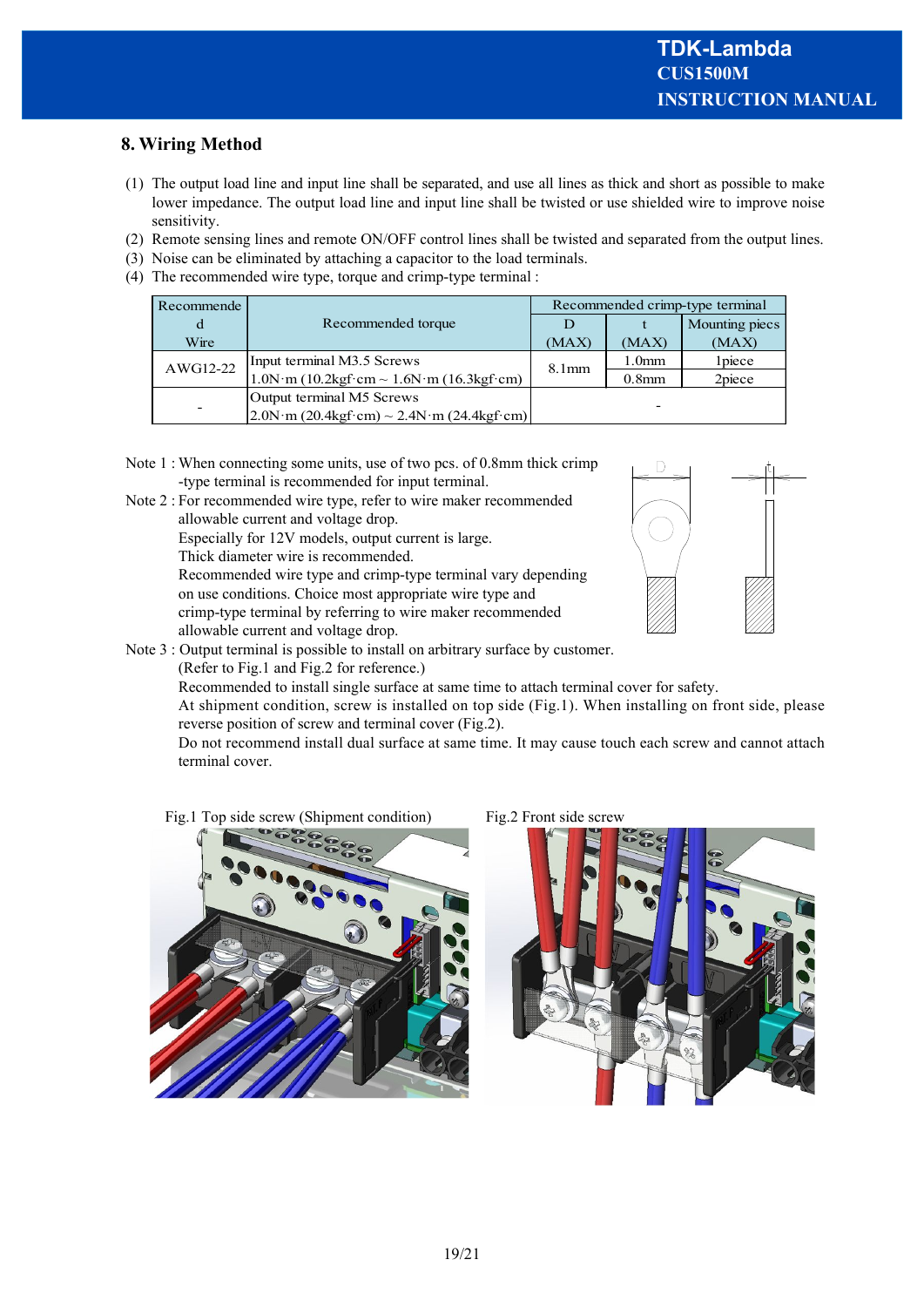# **9. The life expectancy**

The life of the power supply depends on the life of the built-in aluminum electrolytic capacitor being used and fan mounted products will depend on fan life. Each life is described in reliability data.

The life of the aluminum electrolytic capacitor varies depending on the method of mounting the power supply, the load current, and the ambient temperature. Please refer to "Electrolytic Capacitor Lifetime".

The life of the fan depends on the fan intake or exhaust temperature. Please refer to "Fan Life Expectancy. Please do not use the product which passed over the life expectancy. There is a risk of unexpected output shutdown and specifications may not be satisfied.

Please contact us for maintenance or exchange the product which passed over the life expectancy.

## **10. External Fuse Rating**

Refer to the following fuse rating when selecting the external input fuse.

Surge current flows when input turn on. Use slow-blow fuse or time-lug fuse. Fast-blow fuse can not be used. Fuse rating is specified by inrush current value at input turn on.

Do not select the fuse according to actual input current (rms.) values.

 $CIIS1500M$  : 30A

## **11. Before concluding that the unit is at fault…**

Before concluding that the unit is at fault, make the following checks.

- (1) Check if the rated input voltage is connected.
- (2) Check if the wiring of input and output is correct.
- (3) Check if the wire size is not too thin.
- (4) Check if the output voltage control (V.ADJ) is properly adjusted.
- (5) Check if the Remote ON/OFF control connector is not opened, when use Remote ON/OFF control function.
- (6) Check if the output current and output power does not over specifications.
- (7) Audible noise can be heard when input voltage waveform is not sinusoidal wave.
- (8) Audible noise can be heard during Dynamic-Load operation.
- (9) Ensure that large capacitor is not connected on the output side. Please use within maximum capacitance shown below.

Please contact us, if connecting more than the following capacitance value.

| Maximum external capacitance |  |  |  |  |  |
|------------------------------|--|--|--|--|--|
| 36V<br>74V                   |  |  |  |  |  |
| 100,000uF                    |  |  |  |  |  |

- (10) The built-in fan speed is reduced at light load (about 5% or less of rated output current).
- The built-in fan is stopped due to output shut down. (Such as OVP or ON/OFF control, etc.)
- (11) Check if the Remote sensing terminal is not opened.

# **12. Warranty Period**

This product is warranted for a period of 5 years from the date of shipment. For damages occurring at normal operation within this warranty period, repair is free of charge. Please read the General Safety Instruction before using the products.